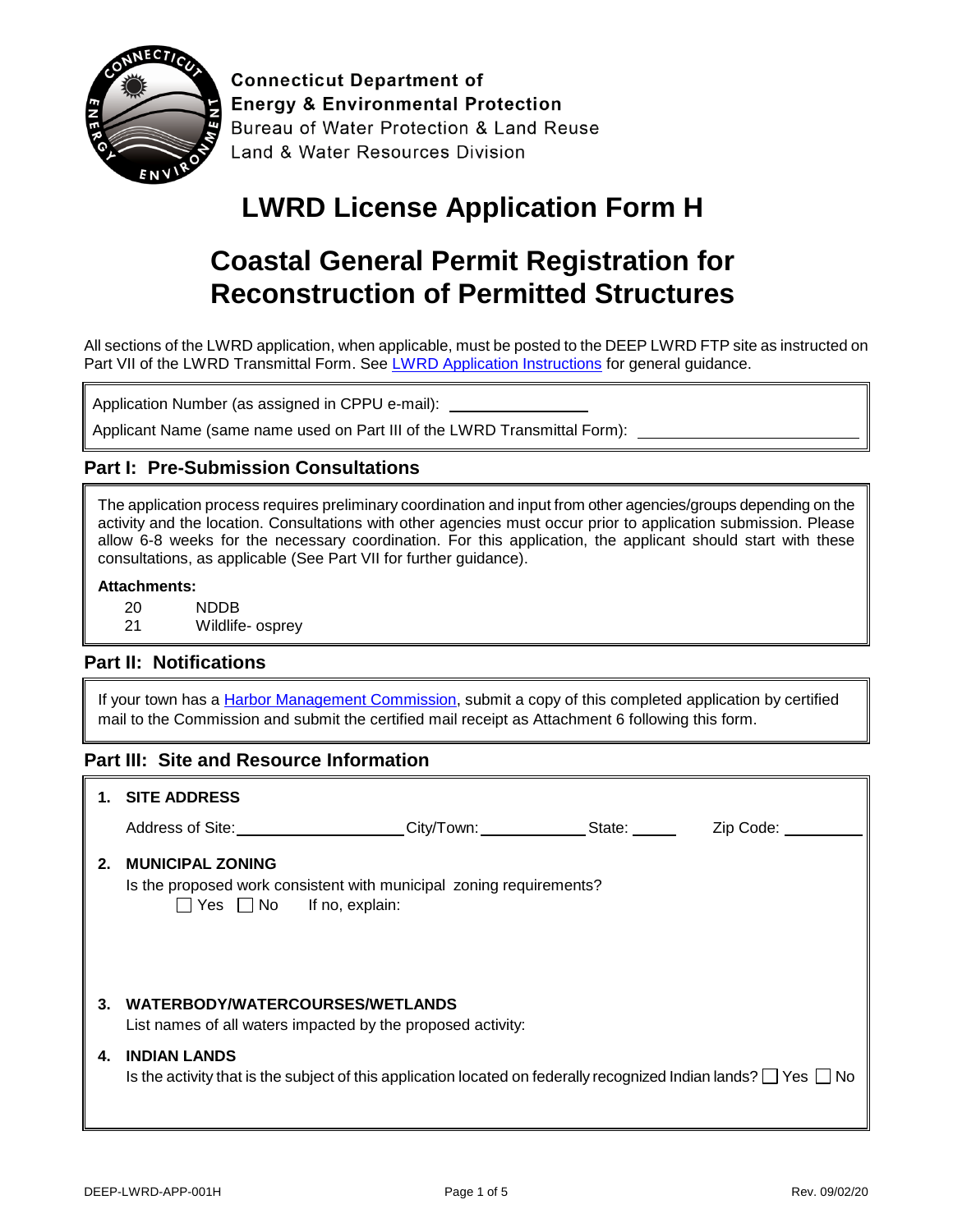# **Part III: Site and Resource Information (continued)**

| 5. | <b>AQUIFER PROTECTION AREAS</b>                                                                                                                                                                                                                                                                                    |
|----|--------------------------------------------------------------------------------------------------------------------------------------------------------------------------------------------------------------------------------------------------------------------------------------------------------------------|
|    | Is the site located within a mapped Level A or Level B Aquifer Protection Area, as defined in CGS section 22a-                                                                                                                                                                                                     |
|    | 354a through 22a-354bb?<br>If yes, check one: $\Box$ Level A or $\Box$ Level B<br>l I Yes<br>$\Box$ No                                                                                                                                                                                                             |
|    | If Level A, are any of the requiated activities, as defined in RCSA section 22a-354i-1(34), conducted on<br>No<br>If yes, and your business is not already registered with the<br>this site?<br>$\Box$ Yes<br>Aquifer Protection Program, contact the aquifer protection agent or DEEP to take appropriate action. |
|    | For more information on the Aquifer Protection Area Program, contact the program at 860-424-3019 or<br>visit the website at www.ct.gov/deep/aquiferprotection. See LWRD Application Instructions for further<br>guidance.                                                                                          |
| 6. | <b>CONSERVATION OR PRESERVATION RESTRICTIONS</b>                                                                                                                                                                                                                                                                   |
|    | Will the activity which is the subject of this application be located within a conservation or preservation<br>restriction area?<br>Yes<br>$\mathsf{L}$<br><b>No</b>                                                                                                                                               |
|    | If yes, provide proof of written notice of this application to the holder of such restriction, and/or or a letter from<br>the holder of such restriction verifying that this application is in compliance with the terms of the restriction, as<br>Attachment 8.                                                   |
| 7. | <b>LICENSE HISTORY</b>                                                                                                                                                                                                                                                                                             |
|    | Indicate the number and date of issuance of any previous state permits or certificates issued by DEEP or<br>USACE which authorized work at the site, and the names to whom they were issued.                                                                                                                       |
|    | License/Permit/COP<br>Name of Permittee/<br>Date<br><b>Brief Description of</b>                                                                                                                                                                                                                                    |
|    | <b>Work Authorized</b><br><b>Authorization Number</b><br>Certificate Holder<br>Issued<br>and Name of Agency                                                                                                                                                                                                        |
|    |                                                                                                                                                                                                                                                                                                                    |
|    |                                                                                                                                                                                                                                                                                                                    |
|    |                                                                                                                                                                                                                                                                                                                    |
| 8. | <b>ENFORCEMENT HISTORY</b><br>Is this application associated with a formal or informal enforcement action that is pending with DEEP?<br>$\Box$ Yes<br>$\Box$ No                                                                                                                                                    |
|    | If yes, please provide the enforcement action reference number and name of the DEEP staff contact:                                                                                                                                                                                                                 |
|    | Enforcement Action #:                                                                                                                                                                                                                                                                                              |
|    | <b>DEEP Staff Contact:</b>                                                                                                                                                                                                                                                                                         |
|    | If the property was the subject of any historical enforcement actions known to the applicant, explain:                                                                                                                                                                                                             |
|    |                                                                                                                                                                                                                                                                                                                    |
| 9. | Regulatory Limit - See Reference Guide for Regulatory Jurisdiction for further explanation if necessary.<br>Indicate the landward extent of the State's regulatory jurisdiction by checking one box:                                                                                                               |
|    | Coastal Jurisdiction Line (CJL) - for CJL information, refer to the Coastal Jurisdiction Fact Sheet<br>and Chart.                                                                                                                                                                                                  |
|    | Mean High Water (MHW) - for projects located upstream of a tide gate, dam or weir (structure must<br>be shown on project plans).                                                                                                                                                                                   |
|    | Tidal Wetland Boundary - To be used if tidal wetlands are located landward of CJL or MHW. Include<br>one foot above local extreme high water, if applicable.                                                                                                                                                       |
|    |                                                                                                                                                                                                                                                                                                                    |

 $\mathbb{I}$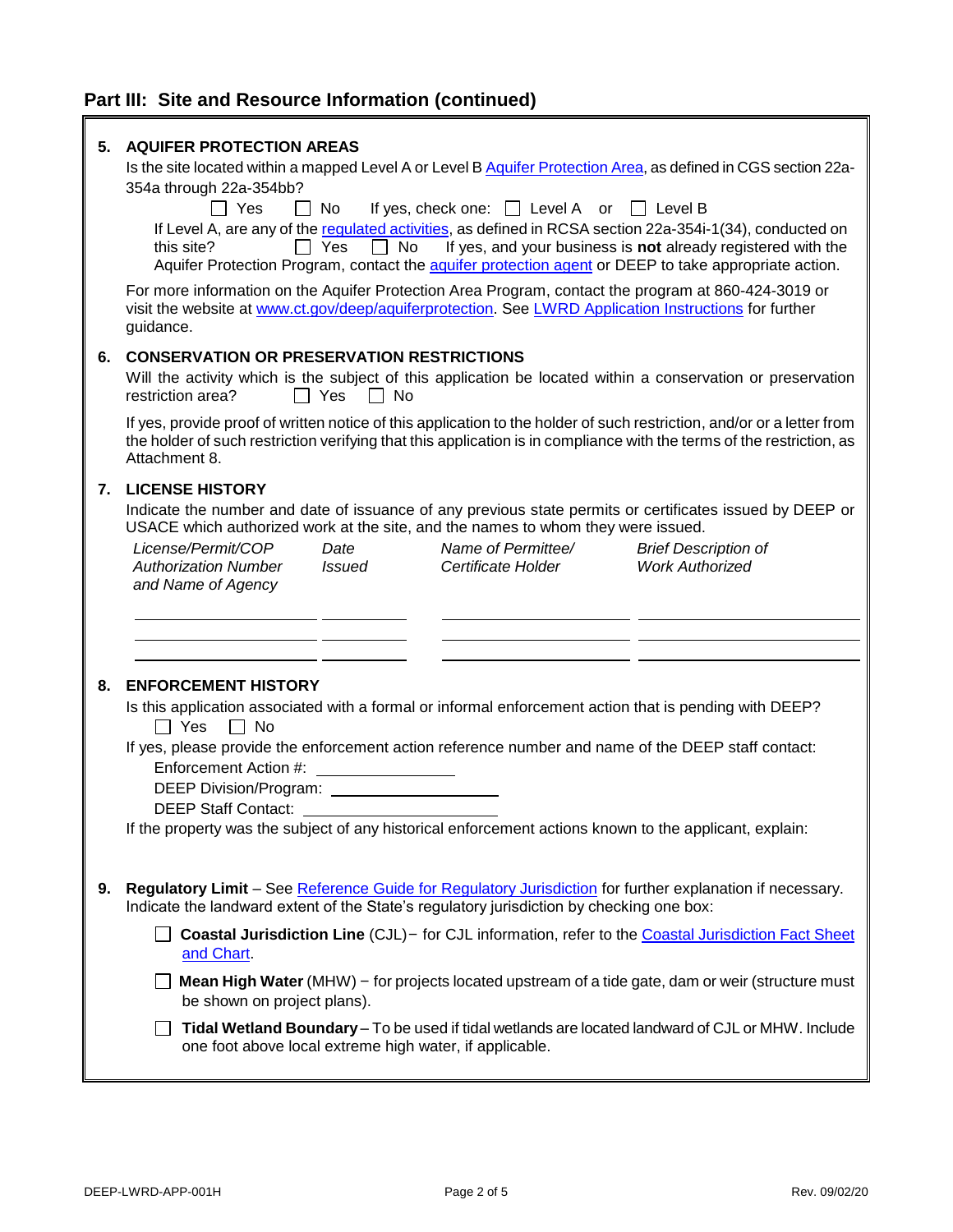### **Part III: Site and Resource Information (continued)**

|    | <b>10. Tidal Elevations</b>                                                                                                                                                                                                                                                                                                               |
|----|-------------------------------------------------------------------------------------------------------------------------------------------------------------------------------------------------------------------------------------------------------------------------------------------------------------------------------------------|
|    | Provide site elevations for CJL, MHW, Mean Low Water (MLW) and the High Tide Line (HTL)* in NAVD88.<br>For general elevation reference and conversion, please refer to USACE Tidal Flood Profiles; CO-OPS Map -<br>NOAA Tides & Currents; or, Online VDatum: Vertical Datums Transformation                                               |
|    | $CJL =$ MHW = MLW = MLW = MLW = HTL = ____                                                                                                                                                                                                                                                                                                |
|    | *The HTL is necessary for USACE jurisdiction and required as part of the USACE application.                                                                                                                                                                                                                                               |
|    | <b>Part IV: Project Information</b>                                                                                                                                                                                                                                                                                                       |
| 1. | Describe, briefly, the existing structures within state regulatory jurisdiction, and their conditions and uses<br>at the site of the proposed work. Provide photographs showing resources and existing site<br>conditions as Attachment 10.                                                                                               |
| 2. | Will the commencement of work be initiated no later than 5 days after submitting this completed<br>registration?<br>$\Box$ Yes<br>$\Box$ No                                                                                                                                                                                               |
|    | If yes, this completed registration will serve as your notice of commencement. If no, you must submit a<br>written notification of commencement of work no later than 5 days prior to the commencement to: Land &<br>Water Resource Division, Department of Energy & Environmental Protection, 79 Elm Street, Hartford, CT.<br>06106-5127 |
| 3. | Is the existing structure, obstruction or encroachment currently in a serviceable state? $\Box$ Yes<br>No                                                                                                                                                                                                                                 |
|    | If no, identify the date of damage or casualty loss:<br>Please note that the date of damage or casualty loss to the structure cannot exceed one calendar year<br>from the date of submission of this registration.                                                                                                                        |
|    | 4. Are you proposing any modifications or engineering improvements to a flood and erosion control structure?<br>$\Box$ Yes<br>$\Box$ No                                                                                                                                                                                                   |
|    | If yes, provide Attachments 18 and 36. NOTE: You may not proceed with construction until you<br>receive a written approval of registration from the Commissioner.                                                                                                                                                                         |
| 5. | Describe the construction activities involved for the project in detail, including methods, sequencing,<br>equipment, and any alternative construction methods that might be employed.                                                                                                                                                    |
| 6. | Describe any erosion and sedimentation or turbidity control installation and maintenance schedule and plans<br>in detail. Such plans should be prepared in accordance with the 2002 Connecticut Guidelines for Soil Erosion<br>and Sediment Control, as revised, established pursuant to CGS section 22a-328.                             |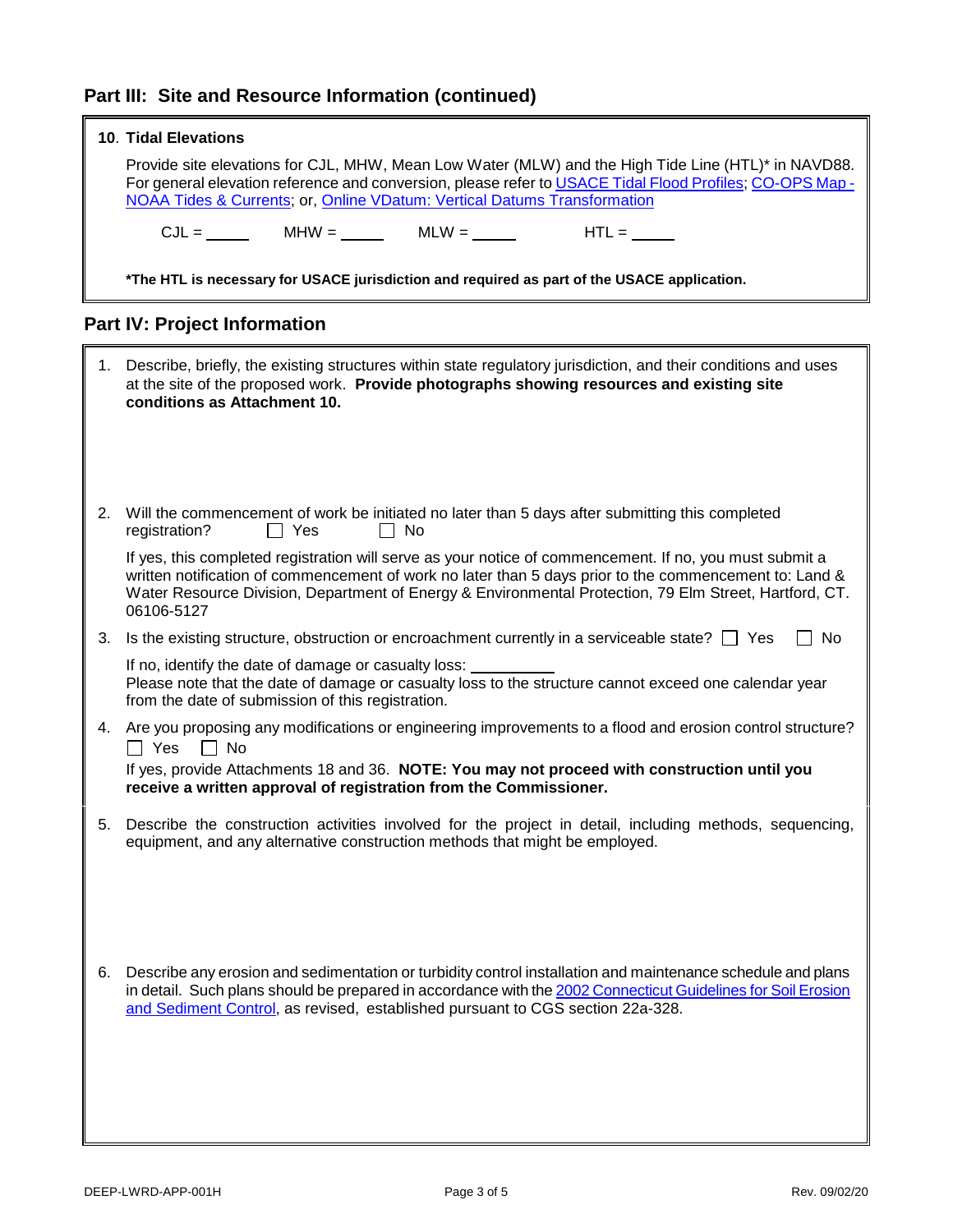### **Part IV: Project Information (continued)**

|                                                        | The proposed work is associated with which of the following uses? (Check all that apply.) |                            |  |
|--------------------------------------------------------|-------------------------------------------------------------------------------------------|----------------------------|--|
| Marine commercial/industrial use including aquaculture |                                                                                           | Flood and erosion control  |  |
|                                                        | Residential boating access                                                                | Public access              |  |
|                                                        | Shared residential boating access                                                         | Infrastructure improvement |  |
|                                                        | Other - explain:                                                                          |                            |  |
|                                                        |                                                                                           |                            |  |

### **Part V: Engineering Support Documentation and Certification**

| Certain types of projects require documentation of engineering design. If you answer yes to one of the questions below, you<br>must submit a completed <i>Engineering Report Cover Sheet</i> (DEEP-LWRD-APP-001R) as Attachment 18 along with the<br>relevant engineering report(s).                                                                                                                                                                                                                                                                                                                      |  |  |
|-----------------------------------------------------------------------------------------------------------------------------------------------------------------------------------------------------------------------------------------------------------------------------------------------------------------------------------------------------------------------------------------------------------------------------------------------------------------------------------------------------------------------------------------------------------------------------------------------------------|--|--|
| 1. Does the proposed activity include engineered structures such as bridges, culverts, stormwater management<br>systems, detention basins, and/or flood & erosion control structures?                                                                                                                                                                                                                                                                                                                                                                                                                     |  |  |
| $\Box$ Yes $\Box$ No                                                                                                                                                                                                                                                                                                                                                                                                                                                                                                                                                                                      |  |  |
| 2. Is the proposed activity located in a FEMA-designated Riverine or Coastal Floodplain?                                                                                                                                                                                                                                                                                                                                                                                                                                                                                                                  |  |  |
| $\Box$ Yes $\Box$ No                                                                                                                                                                                                                                                                                                                                                                                                                                                                                                                                                                                      |  |  |
| If yes, provide documentation in the Engineering Report which demonstrates that the project is in compliance with<br>FEMA's National Flood Insurance Program requirements and the local flood ordinance for the municipality.                                                                                                                                                                                                                                                                                                                                                                             |  |  |
| NOTE – Only the following activities in the Coastal Floodplain require engineering: buildings, flood and erosion<br>control structures; public access facilities; and, tide regulating structures. See Engineering Report Cover Sheet for<br>further guidance.                                                                                                                                                                                                                                                                                                                                            |  |  |
| 3.<br>Is the pposed activity located in a FEMA-designated Floodway $\Box$ Yes $\Box$ No                                                                                                                                                                                                                                                                                                                                                                                                                                                                                                                   |  |  |
| If yes, the Engineering Report must include a statement signed by a registered professional engineer that there is<br>no-rise. This documentation must be supported by technical data that is derived from a standard step-backwater<br>computer model utilizing source data from the Flood Insurance Rate Map (FIRM) or Flood Boundary and Floodway<br>Map (FBFM). If a No-rise Certification form is available through the municipality, please include it in the<br>Engineering Report. For further information on No-Rise Certification, see No-Rise Certification for Floodways  <br><b>FEMA.gov</b> |  |  |
| The Engineering Report Cover Sheet shall be signed and sealed by a Professional Engineer licensed in the State of<br>Connecticut. Supporting documentation as identified in the checklist may consist of engineering studies and other                                                                                                                                                                                                                                                                                                                                                                    |  |  |

### **Part VI: General Permit Eligibility**

Please confirm Reconstruction eligibility by checking the applicable boxes in the checklist below.

documentation, as appropriate, in order to describe the hydrologic and hydraulic effects of the proposed actions..

| <b>Not</b><br>applicable | <b>Confirm</b> | <b>Eligibility Requirements</b>                                                                                                                                                                                                                                        |
|--------------------------|----------------|------------------------------------------------------------------------------------------------------------------------------------------------------------------------------------------------------------------------------------------------------------------------|
|                          |                | The structure was previously authorized and is in compliance with such authorization.<br>Provide previous authorization and plans as Attachment 37.                                                                                                                    |
|                          |                | Reconstruction is in-kind and in-place.                                                                                                                                                                                                                                |
|                          |                | A licensed design professional has signed and sealed plans of the pre-construction<br>site conditions and the proposed site conditions. Include as Attachment 14.                                                                                                      |
|                          |                | Photographs are taken of pre-construction site conditions. Include as Attachment 10.                                                                                                                                                                                   |
|                          |                | The reconstruction activity does not include: dredging; fill; other activities that change<br>elevations; groins; jetties; bulkhead oversheating; flood and erosion control structures<br>in tidal wetlands; and flood and erosion control structure height increases. |
|                          |                | For docks over tidal wetlands, the lowest horizontal member of any fixed pier is rebuilt<br>> 5.0' off the substrate.                                                                                                                                                  |
|                          |                | A narrative is provided for flood and erosion control structure modifications as<br>Attachment 36.                                                                                                                                                                     |